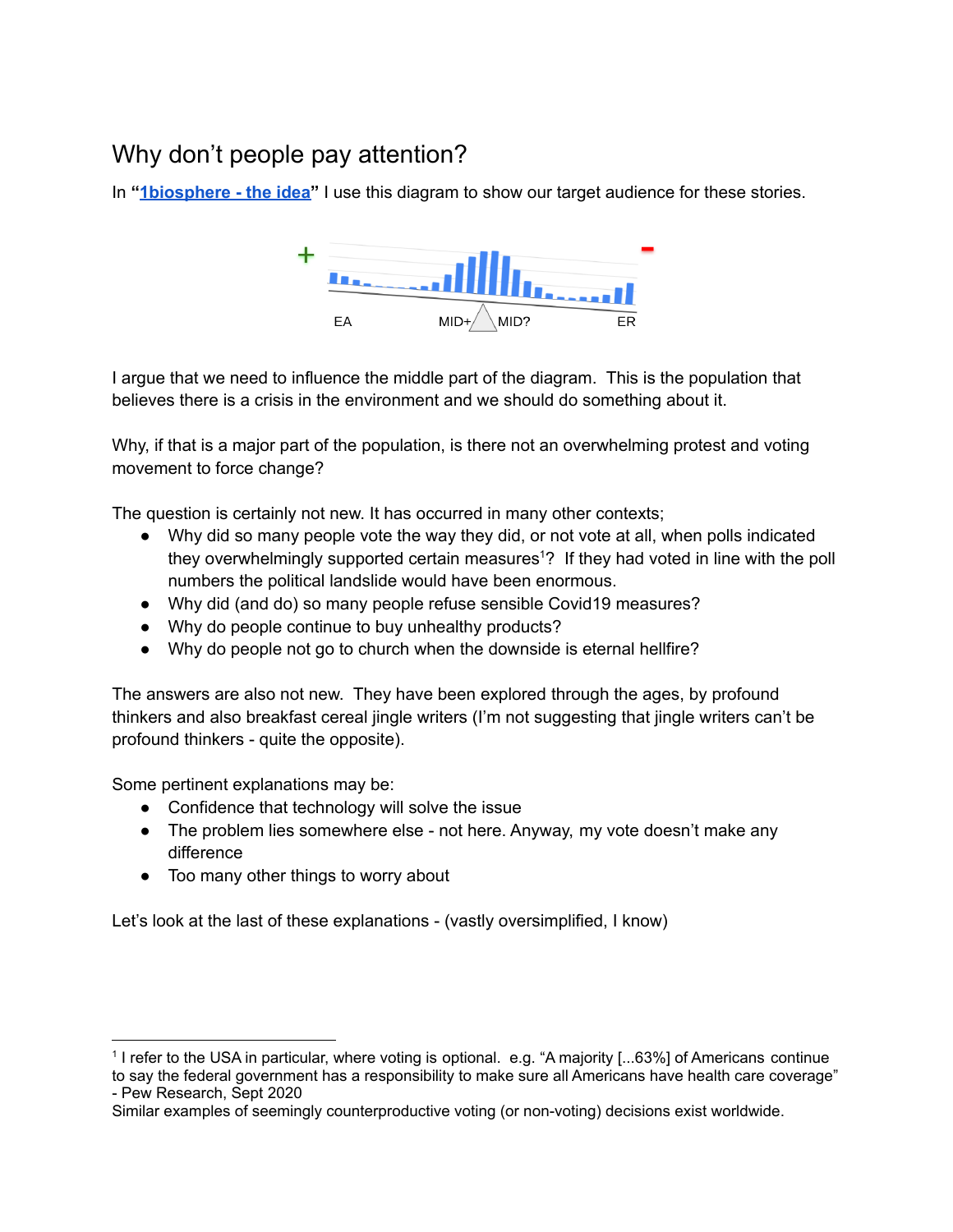### **For the EA group - We need stories 2 to reinforce the need for action, to spread best practices and support each other.**

The EA (Environmentally Active) group in the diagram are the converts/activists; they include professionals with secure incomes, retirees, students, people who read the Guardian and/or the NYT, consumers of conservation stories.

# **For ER - We need stories to counter misinformation**

The ER (Environmentally Resistant) group, at the other end of the scale, includes professionals in secure jobs, including some who have become very rich from fossil fuels and others who hope to become very rich from technological solutions.

Also in the ER group are those who live in areas hard hit by economic changes; who work in, or support, extractive industries as the only avenue to a decent income, and to a meaningful life. Their anger is entirely understandable. It is no good telling them there are jobs in renewable energy and retrofitting houses; not when those jobs are across the country, require different skills and pay much less!

Anger in turn allows misinformation to be accepted and spread<sup>3</sup>.

## **For MID - We need stories that will create Individual and Political ACTION**

Most of all we need stories for the MID groups - whether they be positive about the need for change, or still somewhat doubtful.

These are most of us:

- Wondering how to get through the month.
- Saddled with debt; student loans, house mortgage, car, credit cards.
- Unwilling to add more debt; even at 0% for energy improvements
- Health insurance, the kids teeth, college...the list is unending.
- Threat of bankruptcy through ill health even with health insurance.
- Both parents need to work to keep up with the payments.
- 40% can't find the money for a \$1000 emergency

No wonder there is no major action on the environmental crisis. Who has the time or the energy?

● "The science underlying these issues is strong, but awareness is weak. Without fully appreciating and broadcasting the scale of the problems and the enormity of the solutions required, society will fail to achieve even modest sustainability goals."

<sup>2</sup> Underestimating the Challenges of Avoiding a Ghastly Future Frontiers Conservation Science, 13 January 2021 <https://doi.org/10.3389/fcosc.2020.615419>

<sup>●</sup> "The scale of the threats to the biosphere and all its life forms—including humanity—is in fact so great that it is difficult to grasp for even well-informed experts."

<sup>• &</sup>quot;...what political or economic system, or leadership, is prepared to handle the predicted disasters, or even capable of such action."

<sup>3</sup> Greenstein, M., & Franklin, N. (2020). Anger increases susceptibility to misinformation. Experimental Psychology, 67(3), 202–209. <https://doi.org/10.1027/1618-3169/a000489>